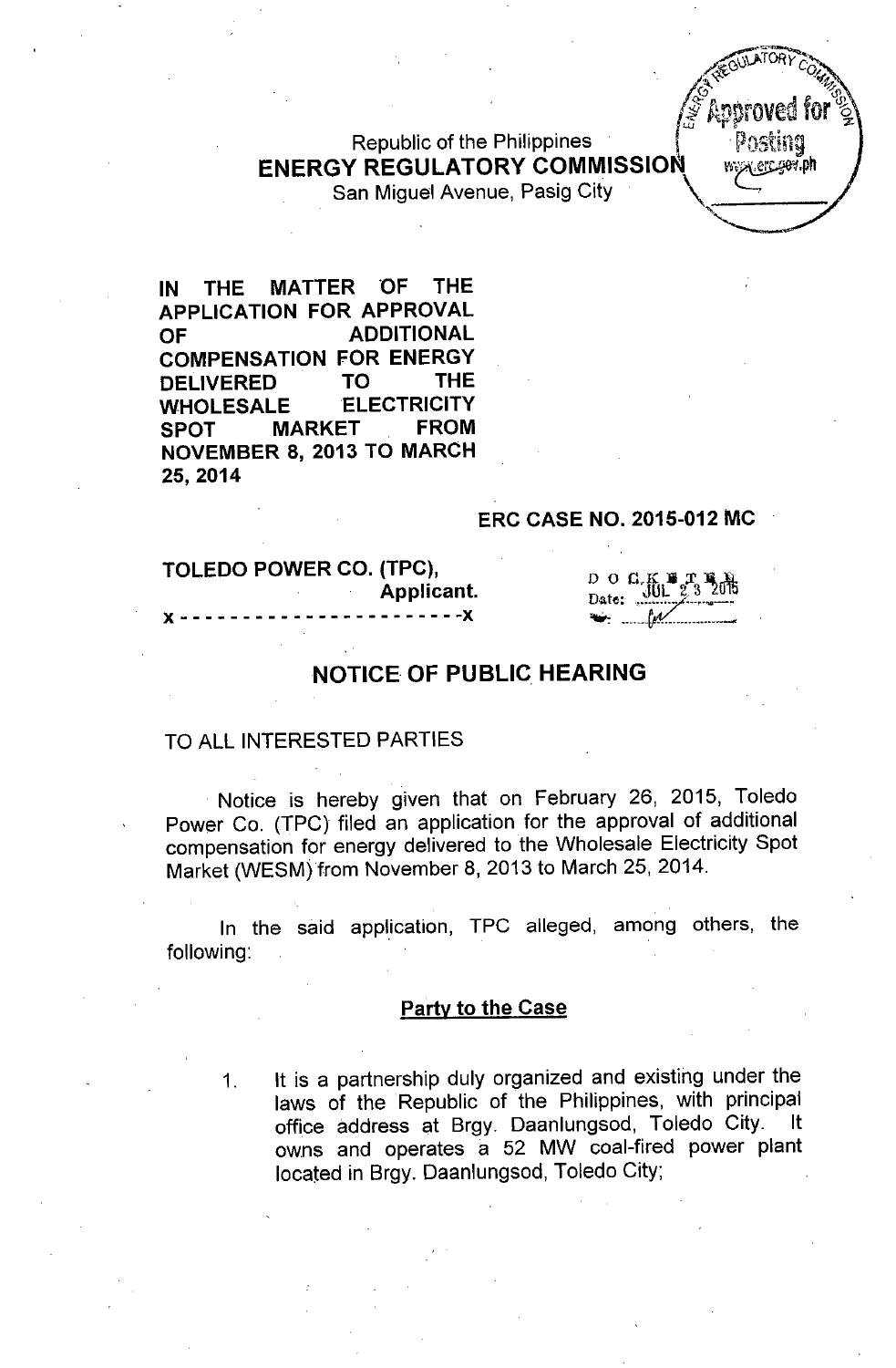# Statement of Facts and of the Case

- 2. In view of the power system disturbance brought about by Typhoon Yolanda on November 8, 2013, the Commission suspended the operations of the WESM in the Visayas effective November 8, 2013 at 1500H<sup>1</sup>. This suspension was lifted effective 0100H on March 26, 2014 upon the Commission's determination that competitive trading has already been achieved<sup>2</sup>
- 3. Under the WESM Rules, during market suspension, the Market Operator (MO) shall impose an Administered Price to be used as basis for settlements (WESM Rule 6.2.3). The market price during a trading interval in which the Commission has declared the spot market to be su'spended and up to the time that the market resumes is to be determined by the MO (WESM Rule 6.8.3.1);
- 4. In addition, during market suspension, the System Operator (SO) is responsible for giving directions and coordinating the actions to be taken by the MO and the WESM Trading Participants (WESM Rule 6.2.1.1);
- 5. Pursuant to these WESM Rules, the schedules of generating plants in the Visayas, including TPC, were controlled by the SO, and TPC was constrained to comply with the hourly dispatch instructions of the SO;
- 6. For energy it delivered for the period November 8, 2013 to March 25, 2014, it sought additional compensation from the Philippine Electricity Market Corporation (PEMC) as MO, beyond the Administered Price imposed pursuant to the Administered Price Determination Methodology (APDM)<sup>3</sup>. This claim was based on the Commission-

<sup>&</sup>lt;sup>1</sup> Order dated November 18, 2013 in ERC Case No. 2013-086 MC, entitled "In the Matter of the Suspension of the Operations of the Philippine Wholesale Electricity Spot Market"

<sup>2</sup> Order dated March 24, 2014 in ERC Case No. 2013-086 MC

<sup>3</sup> Administered Price shall be determined as follows:

<sup>(</sup>a) The price and schedule for a given price schedule or trading interval shall be equivalent to the load weighted average ex-post energy price of the corresponding trading interval of the four (4) preceding similar days that have not been administered.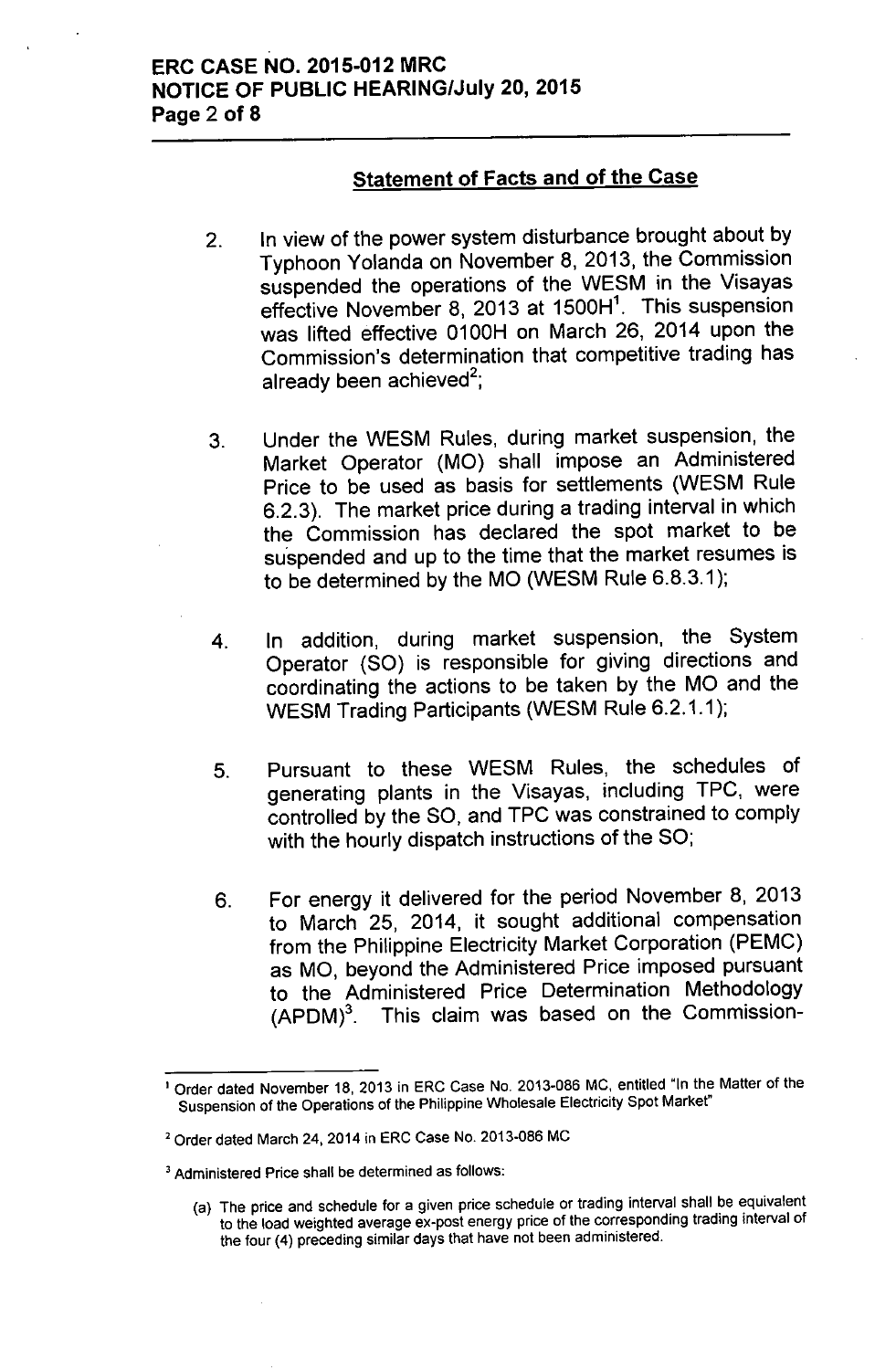## **ERC CASE NO. 2015-012 MRC NOTICE OF PUBLIC HEARING/July 20,2015 Page 3 of 8**

approved rate for TPC in ERC Case No. 2008-058 RC<sup>4</sup> (the Commission-approved rate);

7. The total amount of additional compensation sought by TPC, which comprises Capital Recovery Fee (CRF), Weighted Average Cost of Capital (WACC), fixed cost of operations and maintenance (Fixed O&M), Energy Fee and Cost of Fuel, was Seventy-Seven Million Seven Hundred Twenty-Five Thousand Two Hundred Sixty-Nine Pesos and Ninety-One Centavos (PhP77,725,269.91), exclusive of Value Added Tax (VAT), broken down as follows:

|                | <b>Period Covered</b>                                    | Amount                                                 | Supporting<br><b>Document</b>                                                                                                  |
|----------------|----------------------------------------------------------|--------------------------------------------------------|--------------------------------------------------------------------------------------------------------------------------------|
| 1              | November 8, 2013<br>to November 25, submarked as<br>2013 | Annex "A-1"                                            | PhP31,914,440.63,   Letter to PEMC dated<br>December 12, 2013,<br>attached to the<br>application as Annex<br>"А"               |
| 2 <sup>1</sup> | 2013 to December   submarked<br>25, 2013   Annex "B-1"   | as                                                     | November 26,   PhP42,679,055.36,   Letter to PEMC dated<br>January 21, 2014,<br>attached to the<br>application as Annex<br>"B" |
| 3 <sup>1</sup> | 2013 to January   submarked<br>25, 2014                  | December 26, PhP2,677,156.56,<br>as I<br>Annex "C-1"   | Letter to PEMC dated<br>2014,<br>March 13,<br>the<br>attached to<br>application as Annex<br>$C$ "                              |
| $\overline{4}$ | to February 25, submarked<br>2014                        | January 26, 2014   PhP387,303.08,<br>as<br>Annex "D-1" | Letter to PEMC dated<br>2014,<br>March 28,<br>the<br>attached to<br>application as Annex                                       |

In case any of the prices covered by the four preceding same days have not been administered, said prices shall be excluded and replaced with the prices that have not been administered from the most recent earlier same or similar day.

- (b) The trading participant has not complied with the instructions during market suspension or intervention may be entitled to additional compensation upon determination and sufficient proof that the administered price is not sufficient to cover the following:
	- (1) Fuel costs incurred in complying with the dispatch instructions; and
	- (2) Variable operating and maintenance costs incurred in complying with the dispatch instructions (which may include start-up and shut-down costs).
- <sup>4</sup> In the Matter of the Petition for Approval of the Amended Memorandum of Agreement Between the National Transmission Corporation (TRANSCO) and Toledo Power Co. (TPC), with Prayer for Provisional Authority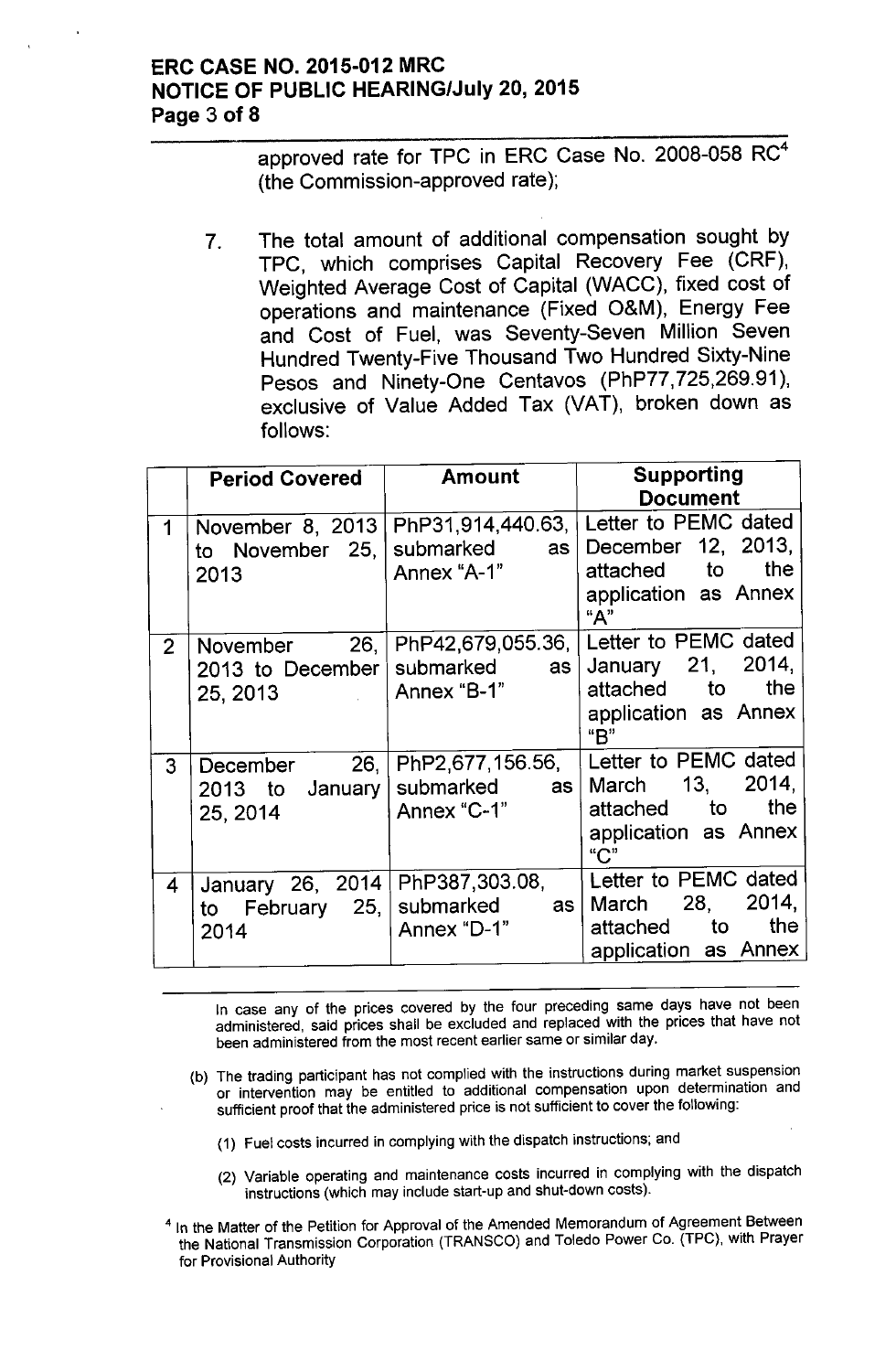# ERC CASE NO. 2015-012 MRC NOTICE OF PUBLIC HEARING/July 20, 2015 Page 4 of 8

| 5 <sup>1</sup> | February 26, 2014   PhP67, 314.28,<br>to March 25, 2014 | <b>Submarked</b><br>Annex "E-1" | "∩"<br>Letter to PEMC dated<br>as   March 15. 2014.<br>attached to<br>the |  |
|----------------|---------------------------------------------------------|---------------------------------|---------------------------------------------------------------------------|--|
|                |                                                         |                                 | application as Annex<br>"F"                                               |  |
|                | Total                                                   | PhP77,725,269.91                |                                                                           |  |

8. In response, PEMC computed the additional compensation due to TPC for energy delivered for the period November 8, 2013 to March 25, 2014 amounting to Seventy Million Four Hundred Fifty-Three Thousand One Hundred Fifty-Four Pesos and Sixty-Four Centavos (PhP70,453,154.64), exclusive of VAT, broken down as follows:

|                | <b>Period Covered</b>                          | <b>Amount</b>                                                                                                                                                                                                      | <b>Supporting</b><br><b>Document</b>                                                                            |
|----------------|------------------------------------------------|--------------------------------------------------------------------------------------------------------------------------------------------------------------------------------------------------------------------|-----------------------------------------------------------------------------------------------------------------|
| 1              | November 8, 2013<br>to November 25,<br>2013    | PhP28,897,337.66,<br>submarked as<br>Annex "F-1"                                                                                                                                                                   | PEMC Letter dated<br>April 15, 2014 with<br>Settlement Invoice                                                  |
| $\overline{2}$ | November 26, 2013<br>to December $25,$<br>2013 | PhP38,826,563.35,<br>submarked as<br>Annex "F-2"                                                                                                                                                                   | dated April 14, 2014,<br>attached to<br>the<br>application as Annex<br>"F"                                      |
| 3 <sup>1</sup> | December 26, 2013<br>to January 25, 2014       | PhP2,374,835.86,<br>submarked as<br>Annex "G-1"                                                                                                                                                                    |                                                                                                                 |
| 4              | January 26, 2014 to<br>February 25, 2014       | PhP295,249.16,<br>submarked as<br>Annex "G-2"                                                                                                                                                                      | PEMC Letter dated<br>August 14, 2014                                                                            |
| 5              | February 26, 2014<br>to March 25, 2014         | PhP59, 168.61,<br>submarked as<br>Annex "G-3"<br>The total amount of<br>PhP2,729,253.63<br>for the three billing<br>from<br>periods<br>December 26, 2013<br>to March 25, 2014 is<br>submarked<br>as<br>Annex "G-4" | with Settlement<br>dated<br>Invoice<br>August 14, 2014,<br>the<br>attached<br>to<br>application as Annex<br>"G" |
|                | <b>Total</b>                                   | PhP70,453,154.64                                                                                                                                                                                                   |                                                                                                                 |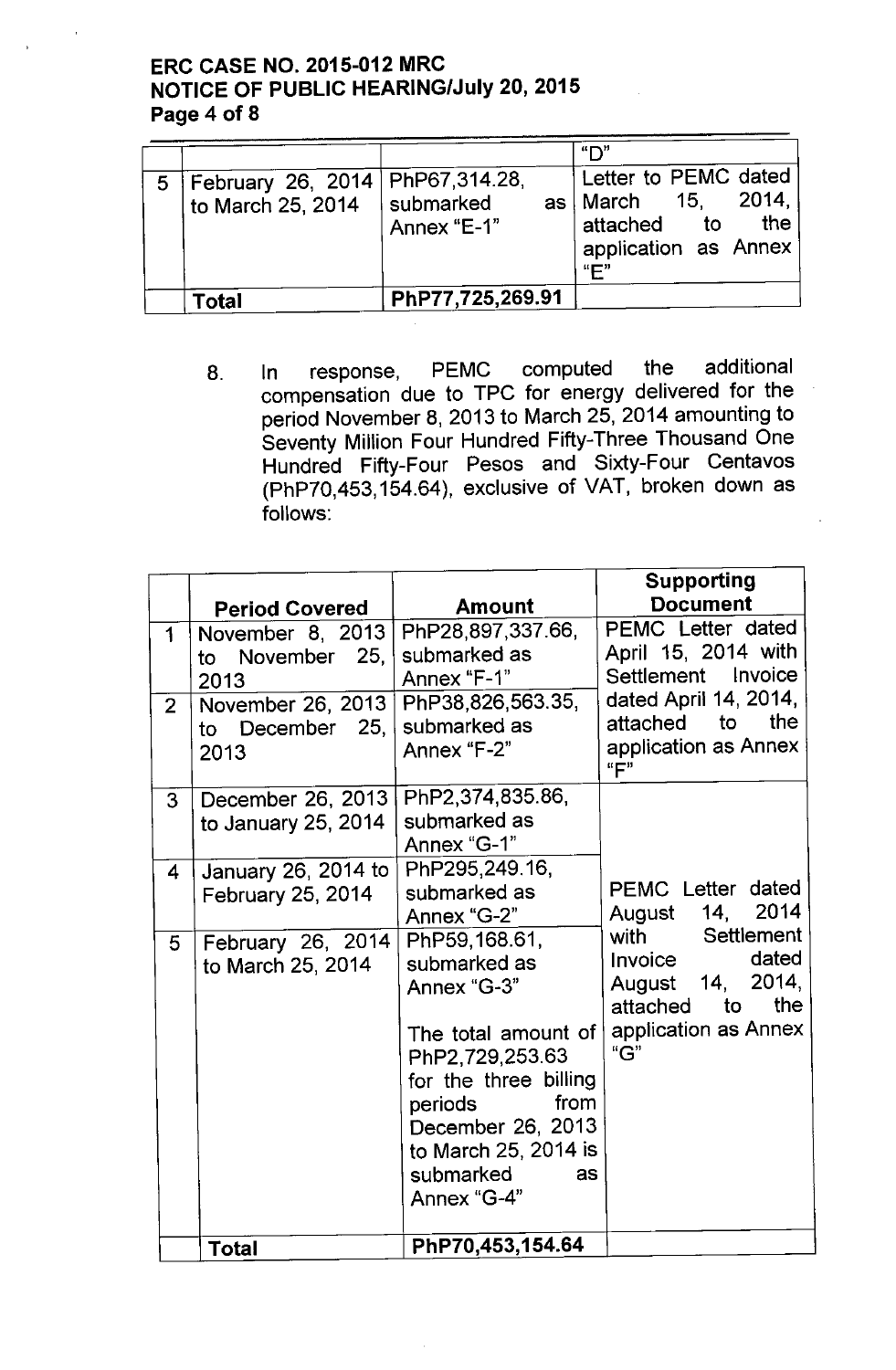## ERC CASE NO. 2015-012 MRC **NOTICE OF PUBLIC HEARING/July 20, 2015** Page 5 of 8

- 9. This amount represents only the Fixed O&M Costs, Energy Fee and Cost of Fuel from November 8, 2013 to December 25, 2013, and only the Energy Fee and Cost of Fuel from December 26,2013 to March 25,2014;
- 10. The difference between its claim for additional compensation and the amount of additional compensation that PEMC approved is Seven Million Two Hundred Seventy-Two Thousand One Hundred Fifteen Pesos and Twenty-Six Centavos (PhP7,272,115.26), exclusive of VAT. Below is a summary of TPC's claim for additional compensation for energy delivered during market suspension:

|                         | <b>Period</b><br>Covered | <b>Additional</b><br><b>Compensation</b><br><b>Sought by TPC</b><br>(VAT Exclusive) | <b>PEMC-Approved</b><br><b>Additional</b><br>Compensation<br>(VAT Exclusive) | <b>Amount now</b><br><b>Claimed as</b><br><b>Additional</b><br><b>Compensation</b><br>(VAT Exclusive)<br>(Difference<br><b>Between</b><br>Columns 3 and 4) |
|-------------------------|--------------------------|-------------------------------------------------------------------------------------|------------------------------------------------------------------------------|------------------------------------------------------------------------------------------------------------------------------------------------------------|
| 1                       | <b>November</b>          |                                                                                     |                                                                              |                                                                                                                                                            |
|                         | 8, 2013 to<br>November   |                                                                                     |                                                                              |                                                                                                                                                            |
|                         | 25, 2013                 | PhP31,914,440.63                                                                    | PhP28,897,337.66                                                             | PhP3,017,102.97                                                                                                                                            |
| $\overline{2}$          | November                 |                                                                                     |                                                                              |                                                                                                                                                            |
|                         | 26, 2013<br>to           |                                                                                     |                                                                              |                                                                                                                                                            |
|                         | December                 |                                                                                     |                                                                              |                                                                                                                                                            |
|                         | 25, 2013                 | PhP42,679,055.36                                                                    | PhP38,826,563.35                                                             | PhP3,852,492.01                                                                                                                                            |
| 3 <sup>1</sup>          | December                 |                                                                                     |                                                                              |                                                                                                                                                            |
|                         | 26, 2013<br>to           |                                                                                     |                                                                              |                                                                                                                                                            |
|                         | <b>January</b>           |                                                                                     |                                                                              |                                                                                                                                                            |
|                         | 25, 2014                 | PhP2,677,156.56                                                                     | PhP2,374,835.86                                                              | PhP302,320.70                                                                                                                                              |
| $\overline{\mathbf{4}}$ | January<br>26, 2014      |                                                                                     |                                                                              |                                                                                                                                                            |
|                         | to                       |                                                                                     |                                                                              |                                                                                                                                                            |
|                         | February<br>25, 2014     | PhP387,303.08                                                                       | PhP295,249.16                                                                | PhP92,053.92                                                                                                                                               |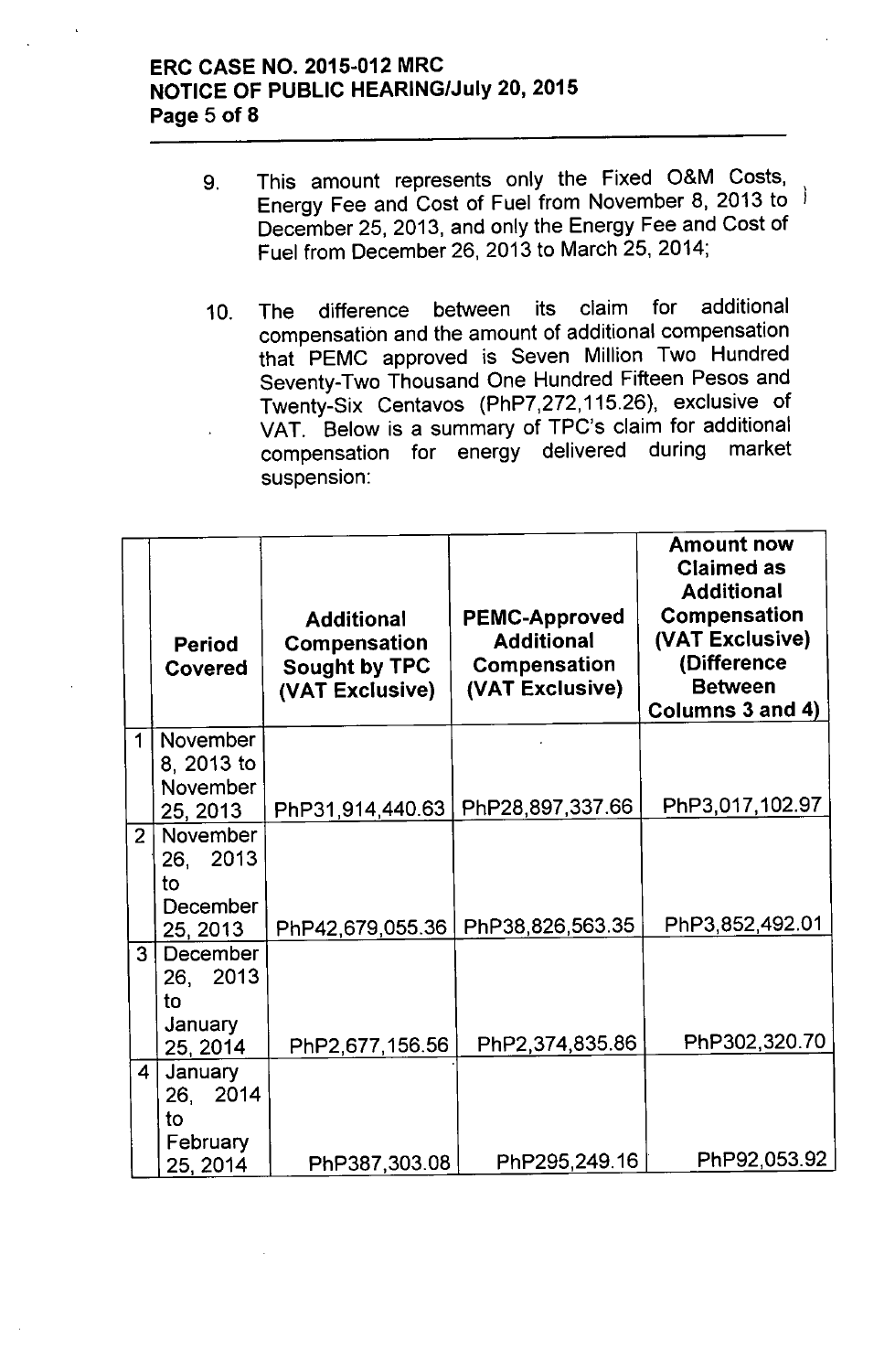## **ERC CASE NO. 2015-012 MRC NOTICE OF PUBLIC HEARING/July 20,2015 Page 6 of 8**

| ⊤5 February  |              |                                                              |              |
|--------------|--------------|--------------------------------------------------------------|--------------|
| 26, 2014     |              |                                                              |              |
| March<br>to  |              |                                                              |              |
| 25, 2014     | PhP67,314.28 | PhP59,168.61                                                 | PhP8, 145.67 |
|              |              | $\mid$ PhP77,725,269.91   PhP70,453,154.64   PhP7,272,115.27 |              |
| <b>TOTAL</b> |              |                                                              |              |

- 11. As the additional compensation paid by the MO to it, which mainly covered only the Energy Fee and Fuel Cost, remain insufficient to cover its actual costs of generation, TPC seeks the Commission's approval for it to recover from the MO the additional compensation for energy delivered during the period of suspension of the WE5M operations in the Visayas from November 8, 2013 to March 25, 2014;
- 12. It submits that for the period in question, it has been deprived of the reasonable costs of power generation, which involve not only the Energy Fees and Fuel Cost but also Fixed Costs regardless of whether the power plant is run. These Fixed Costs include the Cost of Capital Recovery<sup>5</sup> or CRF and the cost of capital or WACC, which have not been paid to it;
- 13. It, thus, comes to the Commission now to apply for the recovery of its CRF and WACC as well as the cost of its Fixed O&M that was not compensated from December 26, 2014 to March 25, 2014 as these have remained unpaid notwithstanding that it reasonably incurred these costs in complying with the dispatch instructions of the SO;
- 14. While it is true that CRF and WACC are recoverable in bilateral contracts it entered into, it should be pointed out, however, that during the suspension of the WE5M operations in the Visayas, schedules of generating plants, including TPC, were controlled by the SO, which dispatch instructions included frequent manual load drops as dispatch for bilateral contracts were curtailed;
- 15. It should be noted in this regard that it has a Commissionapproved rate, which should have been the basis of compensation. However, due to the imposition of the

<sup>5</sup> Capital Recovery Fee includes costs related to the contracts entered into by TPC to build its plant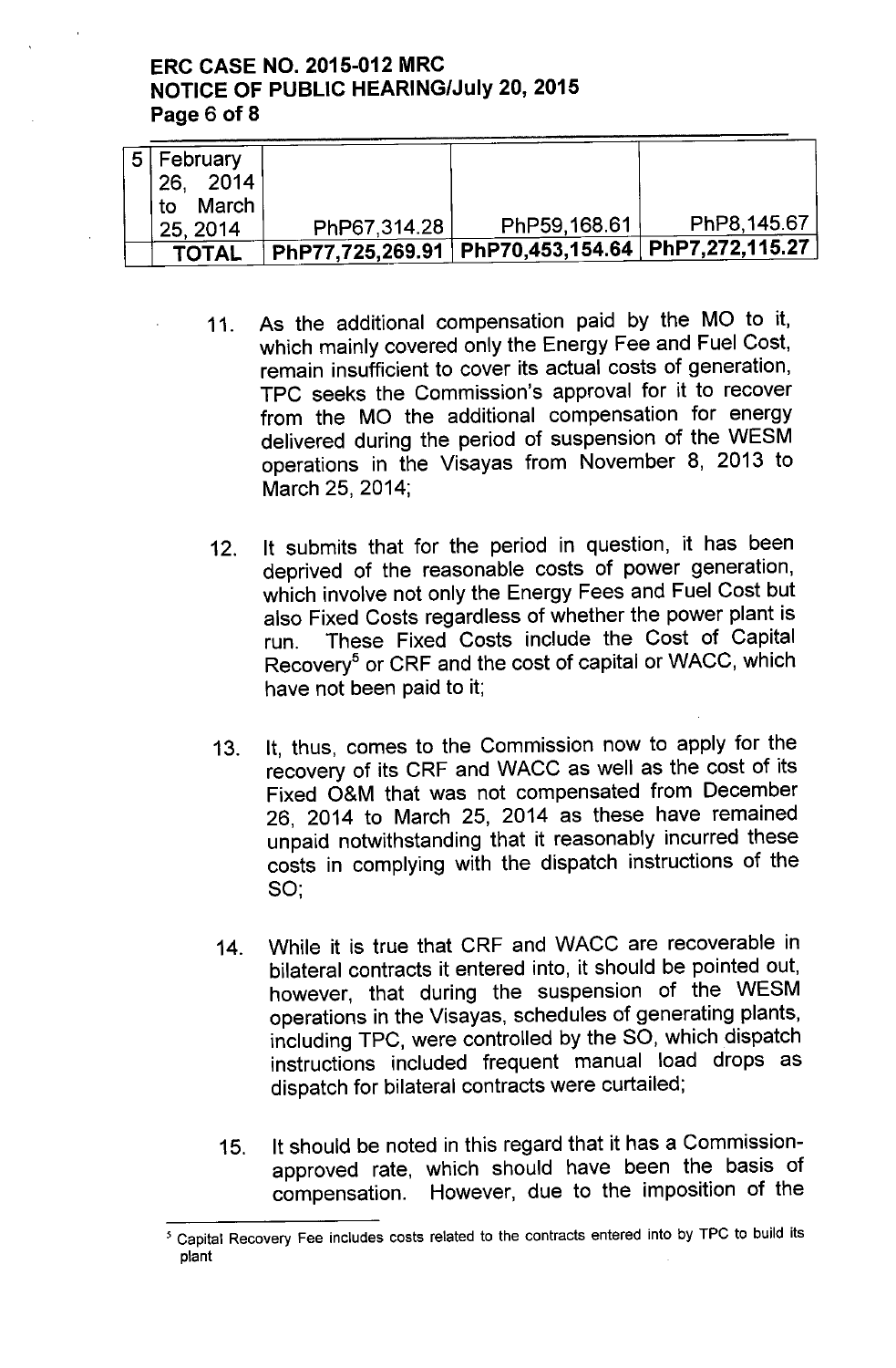## ERC CASE NO. 2015-012 MRC NOTICE OF PUBLIC HEARING/July 20, 2015 Page 7 of 8

Administered Price, it has been made to carry in part the costs of power generation, notwithstanding that the Commission had already determined their reasonableness when it approved its rates;

- 16. That there was an emergency situation that called for the imposition of the Administered Price should not prevent it from recovering its reasonable costs, considering that its rate has been approved by the Commission consistent with Section 43 (f) of Republic Act No. 9136, otherwise known as the "Electric Power Industry Reform Act of 2001" (EPIRA), which recognizes that the rates approved by the Commission must be such as to allow the recovery of just and reasonable costs and a reasonable return on rate base to ensure the sustainability and viable operation of an entity;
- 17. In light of the foregoing, it seeks the Commission's approval to recover its CRF and WACC for energy delivered during the suspension of the WESM operations in the Visayas. It also seeks the Commission's approval to recover the cost of Fixed O&M that had not been compensated by the MO from December 26, 2013 to March 25,2014;
- 18. The APDM approved by the Commission itself sets out as one of the guiding principles in the determination of the Administered Price that the same be fair and reasonable to both the suppliers and consumers of electricity;
- 19. It believes that what is fair and reasonable for generation companies, such as TPC, is to be compensated for the actual cost of generating power during the period of market suspension. Otherwise, it would in a way be subsidizing the cost of power generation as its true cost is not recovered by them; and
- 20. It prays that the Commission grant the instant application and allow it to recover: (i) additional compensation for its CRF and WACC for energy delivered during the suspension of the WESM operations in the Visayas from November 8,2013 to March 25, 2014; and (ii) the cost of Fixed O&M that had not been compensated by the MO from December 26,2013 to March 25, 2014.